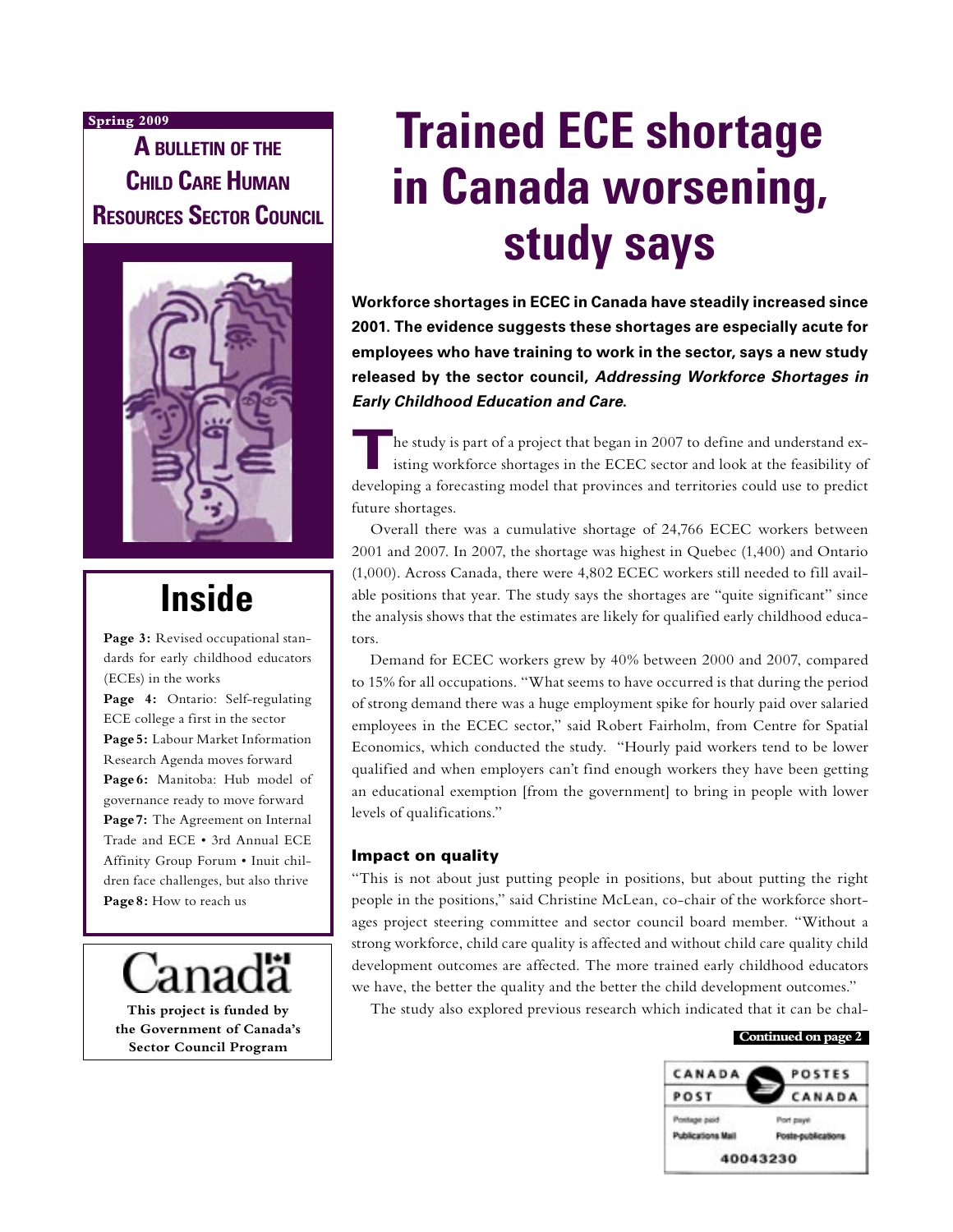### **Trained ECE shortage in Canada worsening, study says**

#### **Continued from page 1**

lenging for parents to assess quality in early childhood education and care. The study notes that one way to address this is to make information about the level of quality at different centres/programs publicly available.

For example, there are cases of municipal governments providing information to the general public about child care centres that help parents assess the quality of the child care services provided. The ratings are available on the government web site, and in some jurisdictions the information is also posted at each centre. As a result, says Fairholm, "parents have started shifting their children to those centres with higher quality ratings, child care centres have responded by trying to keep trained educators through higher wages, and lower quality centres have tried to improve the training of their workforce."

#### High turnover

Most of the demand for ECEC workers has not come from expansion of services, says the study, but because of high turnover rates due to a variety of reasons, such as maternity leave, other family reasons, going back to school, retirement, and finding a job outside the sector. Significantly, according to 2006 statistics, 41.2% of those who have ECE qualifications were employed elsewhere, including in the elementary school system, and 19.4% dropped out of the labour force altogether. Only 35.7% were employed in the sector and the remaining 3.8% were unemployed.

The study looked at research on why ECEC workers leave the sector and found that ECEC staff cited lack of pay and promotion opportunities, lack of respect for the early childhood education and care field, and working conditions as the top three contributing factors.

Between 2001 and 2008, the study found that workforce shortages in the ECEC sector resulted in a net loss of \$141 million after taking into account all costs and benefits to society.

"The intriguing thing about child care is that it has some additional benefits to the economy above and beyond the short-term stimulus to the economy caused by increasing spending because when you have a child care space available and a parent puts a child in it, this



often frees up the parent to go back to work," Fairholm says. "So if we take that aspect of it into account the shortterm stimulus from expansion of the system is larger than for any of the other sectors in the economy."

Project results will be widely available in June 2009 on the CCHRSC web site. For more information on the Addressing Workforce Shortages in Early Childhood Education and Care Project, visit www.ccsc-cssge.ca.



#### **Publisher:**

**Child Care Human Resources Sector Council 151 Slater, Suite 714 Ottawa, ON, K1P 5H3**

**Editors: Bozica Costigliola, Samantha Peek**

**Design: JPP Communications**

**Translator: Jocelyne Tougas**

**Printed by union labour at Impart Litho Legal Deposit NLC—BNQ 2009**

**The opinions and interpretations in this publication are those of the Child Care Human Resources Sector Council and do not necessarily reflect those of the Government of Canada.**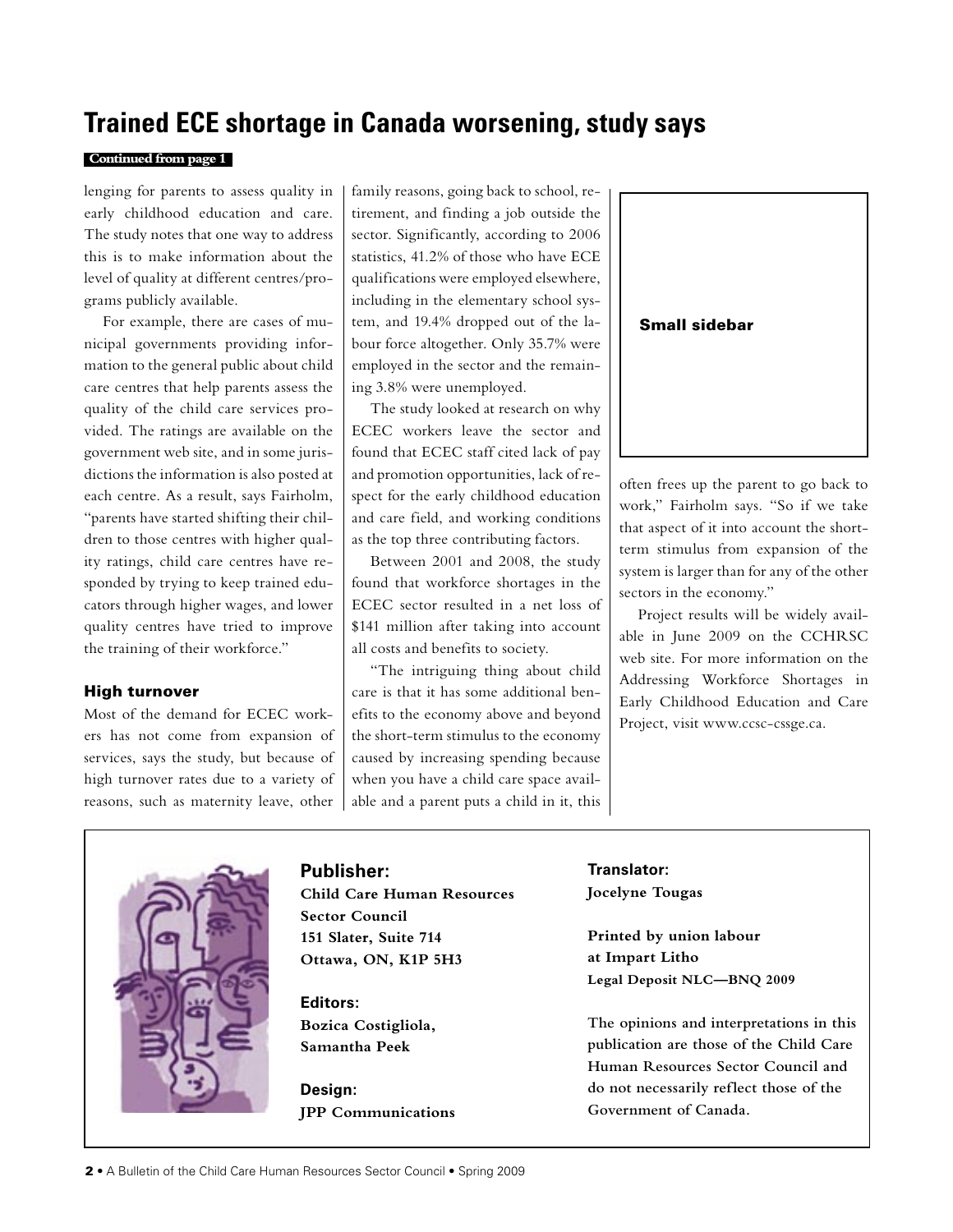# **Revised occupational standards for early childhood educators (ECEs) in the works**

**The sector council is redeveloping the occupational standards for the core occupation in early childhood education and care (ECEC) to ensure that they fully reflect the skills, abilities and knowledge needed to work in the field today.**

**T**he revised standards will update the first-ever occupational standards for practitioners produced by the Canadian Child Care Federation in 2003.

It is normal practice to review occupational standards periodically, and a number of factors make it even more important to update them now. The most critical is the need to re-evaluate the occupation because of rapid changes in the sector, including an expanding scope of work for ECEs and the increasingly complex skill set required to work effectively.

Prior to developing the standards, the project research will look at whether the core occupation needs to be redefined, and determine whether new occupations—perhaps requiring their own standards—are emerging in areas of specialization, such as school-age, infant, family and inclusive child care.

The updated standards will have a positive and wide-ranging impact on a changing field, says sector council board member and project steering committee chair Stephanie Seaman. "It is a recognition of the evolving work of ECEs, the increased responsibilities we face every day and solid recognition of the professionalism of the field."

#### Inclusive process

Engaging the sector is critical to the success of this project. As part of the preliminary research, a sector survey will be available on the CCHRSC's web site in April. The survey will gather input on the range of skills, knowledge and abilities required to work in the field and help to define the final scope of the occupation. Once the preliminary research is complete, ECEs currently working the field will contribute to the standards' development through a series of three workshops in Eastern, Central, and Western Canada. A variety of sector stakeholders will also provide input on the draft standards at validation sessions to be held in the Fall 2009.

The process ensures that the standards are "rooted in the people who do on the original CCCF standards and is a member of the project steering committee for the updated ones. For example, occupational standards can be used by employers to define staff selection criteria and professional development requirements, or by staff for self-assessment and to identify areas for professional growth. Standards can also be helpful to governments and post-secondary training institutions.

"Any college in Newfoundland that wants to offer ECE programs has to meet provincial program requirements and those are built on the occupational standards," says Goss-Prowse, who is the registrar of child care services cer-

**The process ensures that the standards are "rooted in the people who do the job," says sector council Executive Director, Diana Carter. "They are the ones who can give the full picture of the skills, knowledge and abilities required."**

the job," says sector council Executive Director, Diana Carter. "They are the ones who can give the full picture of the skills, knowledge and abilities required."

#### Many uses

The standards will have many uses and help provide the foundation for building a well-trained and skilled workforce, says Mary Goss-Prowse, who worked tification at the Association of Early Childhood Educators, Newfoundland and Labrador. She added that the standards are also the basis for the province's ECEC program standards.

The final standards for the core occupation will be available in May 2010. They will complement the Occupational Standards for Child Care Administrators published by the sector council in 2006.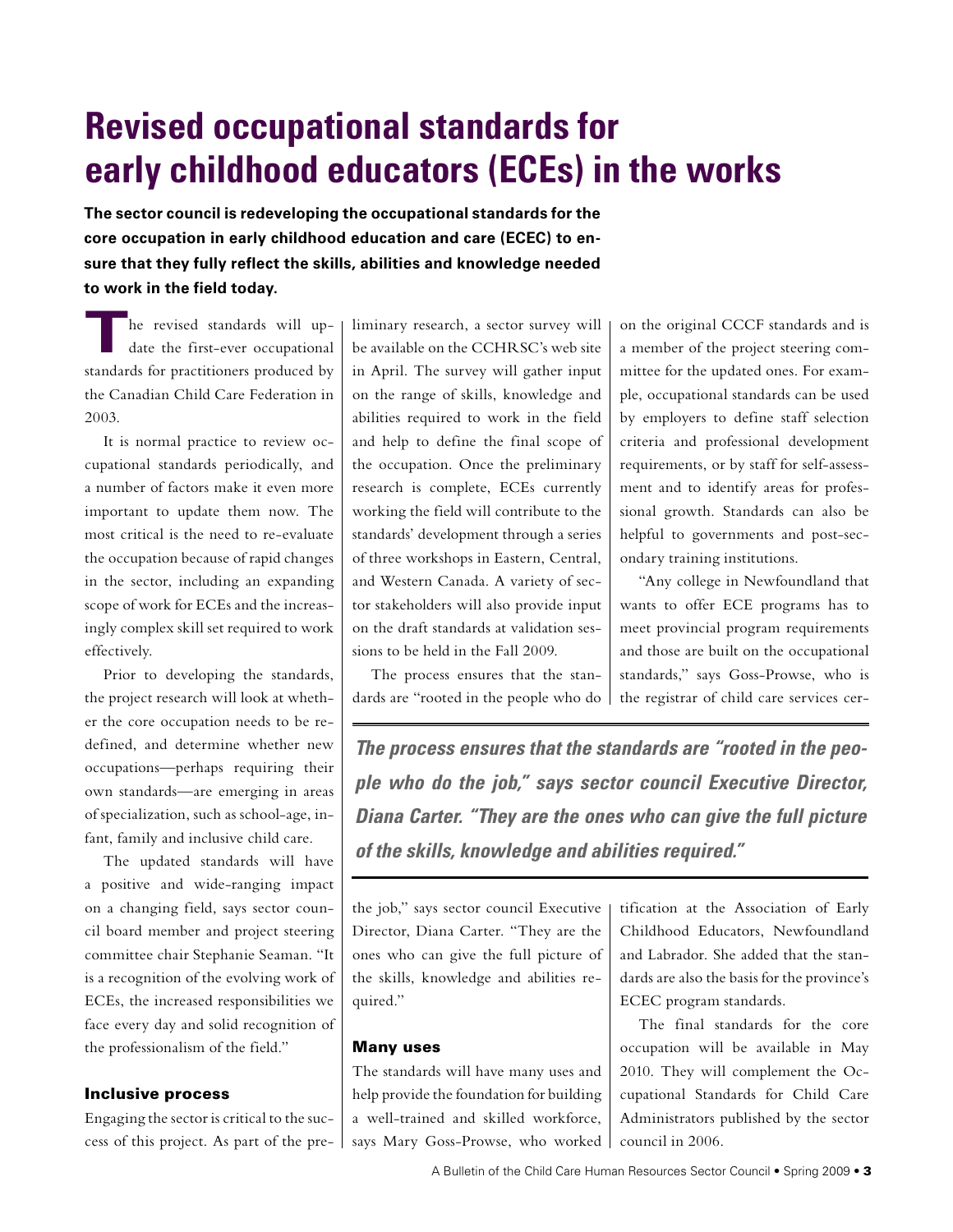### **Ontario**

# **Self-regulating ECE college a first in the sector**

**More than 22,000 applications for membership have poured into Ontario's College of Early Childhood Educators since it opened in September 2008—the first college of its kind in Canada requiring registration for those who want to be recognized as early childhood educators (ECEs).**

**"I**n January, when 15,000 applications were received by the college, staff went by car to the post office every day and brought back six or seven huge containers of applications," says Registrar and CEO Dainora Juozapavicius.

Mandated by the Early Childhood Educators Act in 2007, the college, with its head office in Toronto, "is akin to a licensing body. To use the title of early childhood educator or registered early childhood educator and practise the profession, unless exempted by the Act, you have to register and get certification from the college."

The primary duty of the college is to serve and protect the public interest, says Juozapavicius. "Establishing the college assures the public that if their child is in the care of an ECE then that person will be practising according to a set of standards."

#### Impact on recognition

Having a college also has a positive impact on recognition, a key human resource issue in the sector. "It recognizes ECE as a profession and acknowledges that ECEs can regulate themselves as a professional body. For too long people would often think of ECEs as non-professionals. Not having recognition con-

**"It recognizes ECE as a profession and acknowledges that ECEs can regulate themselves as a professional body. For too long people would often think of ECEs as non-professionals. Not having recognition contributed to the undervaluing of ECEs," says Registrar and CEO Dainora Juozapavicius.**

tributed to the undervaluing of ECEs," says Juozapavicius.

The idea of a college had been promoted by some in the sector for decades. Its creation was endorsed by the province's Best Start Expert Panel on Quality and Human Resources, which identified strategies to strengthen the quality of early childhood education and care services.

Estimates of the number of ECEs in Ontario fall anywhere between 20,000 to 30,000. In order to receive a certificate of registration from the college, applicants must satisfy educational and training requirements stipulated in the regulations for the Early Childhood Educators Act and possess either:

• a diploma in early childhood education from an Ontario college of applied arts and technology (or equivalent outside of the province approved by the college);

- a degree from a Canadian university, with major course content relevant to early childhood education, approved by the college;
- an equivalency through successful completion of a prior learning assessment process approved by the college; or
- a letter of equivalency certificate or a recognition of equivalency certificate issued by the Association of Early Childhood Educators Ontario or the Association francophone à l'éducation des services à l'enfance de l'Ontario.

Applicants must also provide documentation of their educational attainment (photocopies must be signed by a guarantor) and Canadian citizenship or immigration status. In some cases employers are revisiting their hiring practices to ensure they are in line with the college requirements.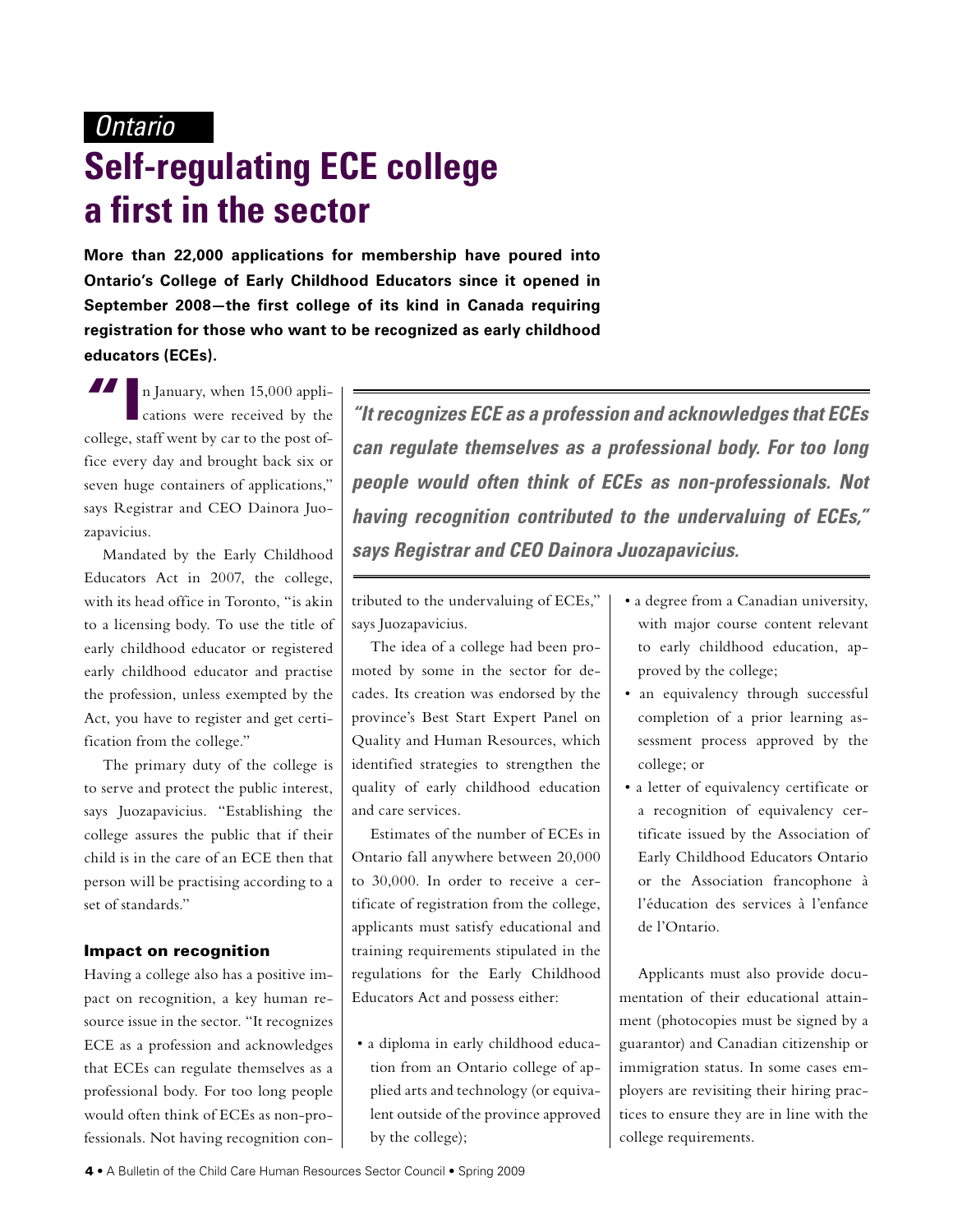#### Extensive review

"The applications are reviewed by qualified staff trained in the review process," says Juozapavicius. "Applications go through several different hands to make sure they meet the registration requirements and to verify the appropriate documentation has been submitted."

Once an application is received it is immediately date-stamped and forwarded to a screener who ensures that it is complete and that all relevant documentation is included. A letter of acknowledgement is then sent to the applicant. The documents contained in the application are then reviewed to ensure that they are authentic and meet the actual requirements (for example that a diploma is from a recognized training institution). They are then sent to the director of registration, and then to the registrar, who examines the application and, if all the requirements have been met, issues a certificate of registration. Currently the process takes an average of four months.

There is an annual \$150 membership fee to maintain registration as an ECE. Some employers are providing financial support for the annual fee either by paying it outright, or up-front with a payback timetable.

"Those working in the field and their employers have generally been very supportive of the college," says Juozapavicius. "However, there is still a need for outreach to raise stakeholder awareness of what the college does, why it came into being and what self-regulation entails."

An area of immediate work is developing the standards of practice that will guide ECEs. "It's our next big piece of work. We have a committee of our council established for that purpose and they will consult with stakeholders and ensure the members are engaged because it is a self-regulating body."

As with other professional regulatory bodies, the college will also develop its own complaints procedure and processes related to disciplinary and fitness-to-practice hearings.

The college is governed by a council whose 24 members will serve staggered terms of two and three years to ensure continuity. Fourteen council members are elected from the membership, and 10 are members of the public from a range of backgrounds and occupations who are appointed by the provincial government. "We are self-regulated but the key mandate of the college is the protection of the public interest. This is one of the reasons the council is composed of a combination of college members and public appointees."

Juozapavicius said that it is too early to say whether ECE colleges will become a trend in other jurisdictions in Canada. However, the college has already sparked some international interest, and is hosting a delegation from Qatar in the spring.

To find out more about the College of Early Childhood Educators, or to download an application form, visit **www.collegeofece.on.ca**.

# **Labour Market Information Research Agenda moves forward**

**Obtaining accurate and reliable labour market information and data on Canada's early childhood education and care (ECEC) workforce is a longstanding and well-documented challenge. The CCHRSC's** *Labour Market Information Research Agenda* **project was designed to address that challenge and improve the quality and availability of labour market information on the ECEC workforce.** 

**Since Fall 2008, a panel of experts—labour market economists, ECEC researchers, data experts and government representatives from the municipal, provincial and federal levels—have been working together to:**

- **analyze existing data sources (including the Census and Labour Force Survey);**
- **develop recommendations on how labour market information and data collection methods can be improved; and**

**• create a research and planning agenda that prioritizes data needs in the ECEC sector.**

**The panel is currently working together to develop the final Labour Market Information Research Agenda, which will be available in Fall 2009.** 

**For more information visit the CCHRSC web site at: www.ccsccssge.ca.**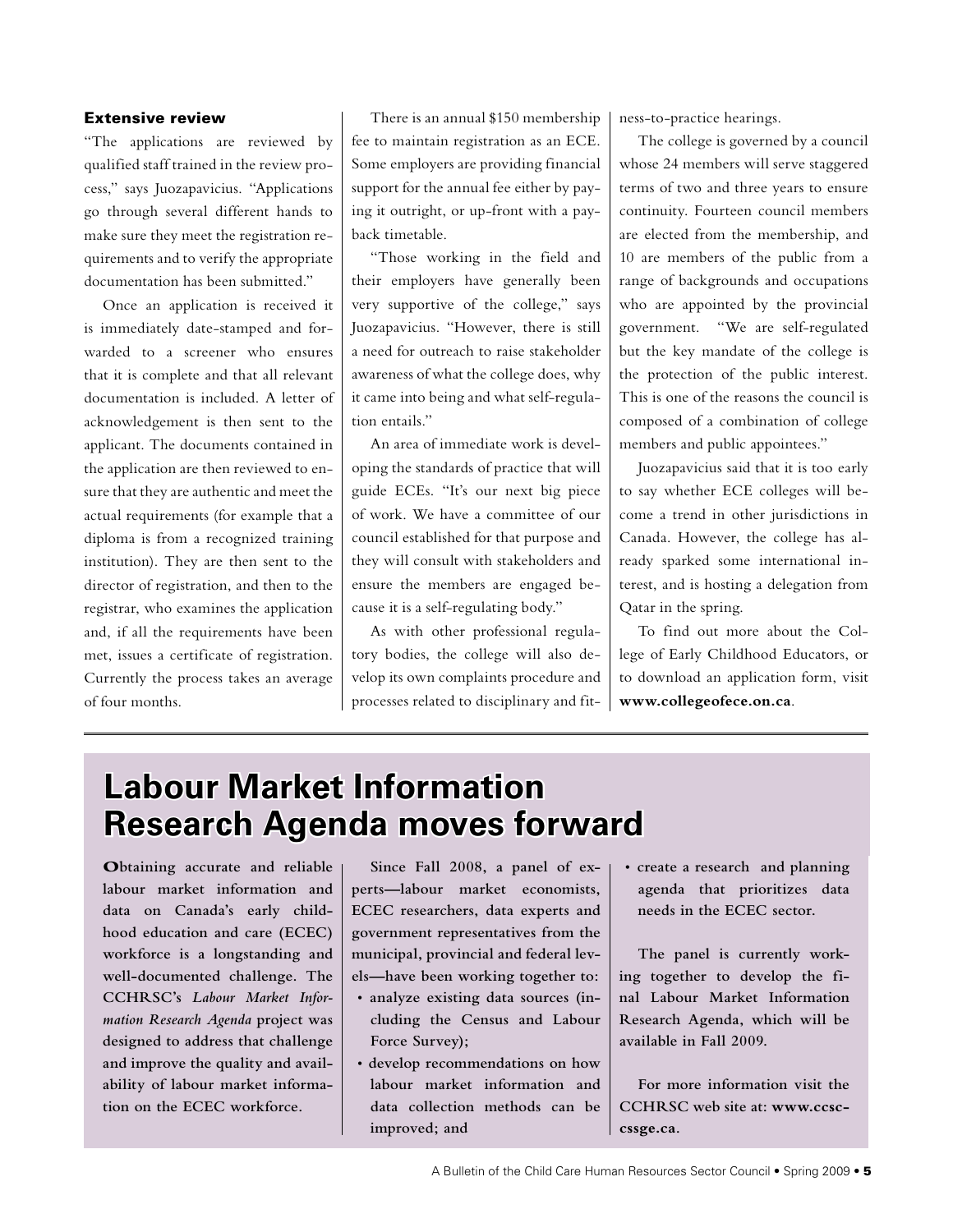### Manitoba

# **Hub model of governance ready to move forward**

**A group of 10 child care centres in Winnipeg's St. James area are working towards a new centralized "hub" model of governance that would enhance administrative efficiencies and give executive directors more time to spend on quality programming.**

The model focuses on cen-<br>tralized governance, including the development of an overarching board that would be responsible for strategic directions, organizational structures, personnel, and finance for all 10 centres. Responsibilities that currently rest with centre directors would also be centralized, including:

- managing waiting lists;
- developing and administering human resource policies;
- hiring and deployment of substitute and casual staff;
- researching and planning professional development;
- billing, payroll, buying supplies; and
- keeping up to date with new legislation, policies and regulations.

Individual executive directors could be tapped to provide specialist skills in some of these areas, although they would no longer have exclusive responsibility for them.

The centres also believe a hub governance model could help with recruitment and retention by increasing career opportunities for staff, says Don Giesbrecht, executive director of the Assiniboine Children's Centre and a member of the group's governance model steering committee. "We see it as a way of raising the professionalism of the sector. We are trying to create some more career paths within child care, which right now are too horizontal. And we would want to look at the salary scales model is a natural evolution for the centres. When they opened years ago, their programs and budgets were small. "Some now have budgets of \$1 million

**"We see it as a way of raising the professionalism of the sector. We are trying to create some more career paths within child care, which right now are too horizontal." — Don Giesbrecht, executive director of the Assiniboine Children's Centre and a member of the governance model steering committee.**

in the centres and take the best and redline them to try to get everyone up to that level."

#### The best fit

The idea for a new governance model has been in the works for the last three and a half years. "We now have proposals from various consultants and are figuring out which one we think is the best model and best fit." The centres will be applying to the provincial government for funding to implement the model—the only way that the initiative can realistically go ahead since the cost is "well into the six figures."

Giesbrecht says the hub governance

to \$1.5 million a year and have more than 200 children in their programs. Collectively there are almost 350 employees and taken together the budgets are close to \$7 million."

Giesbrecht stressed that the hub governance model will not take away from the centres' community roots. "There is a strong desire for each organization to maintain its unique programming. We will still want to ensure there is a level of accountability back to the neighbourhood, for example, the way schools have parent advisory committees."

**For more information** contact: Don Giesbrecht at don@assiniboinecc. org or by phone at 204-889-9858.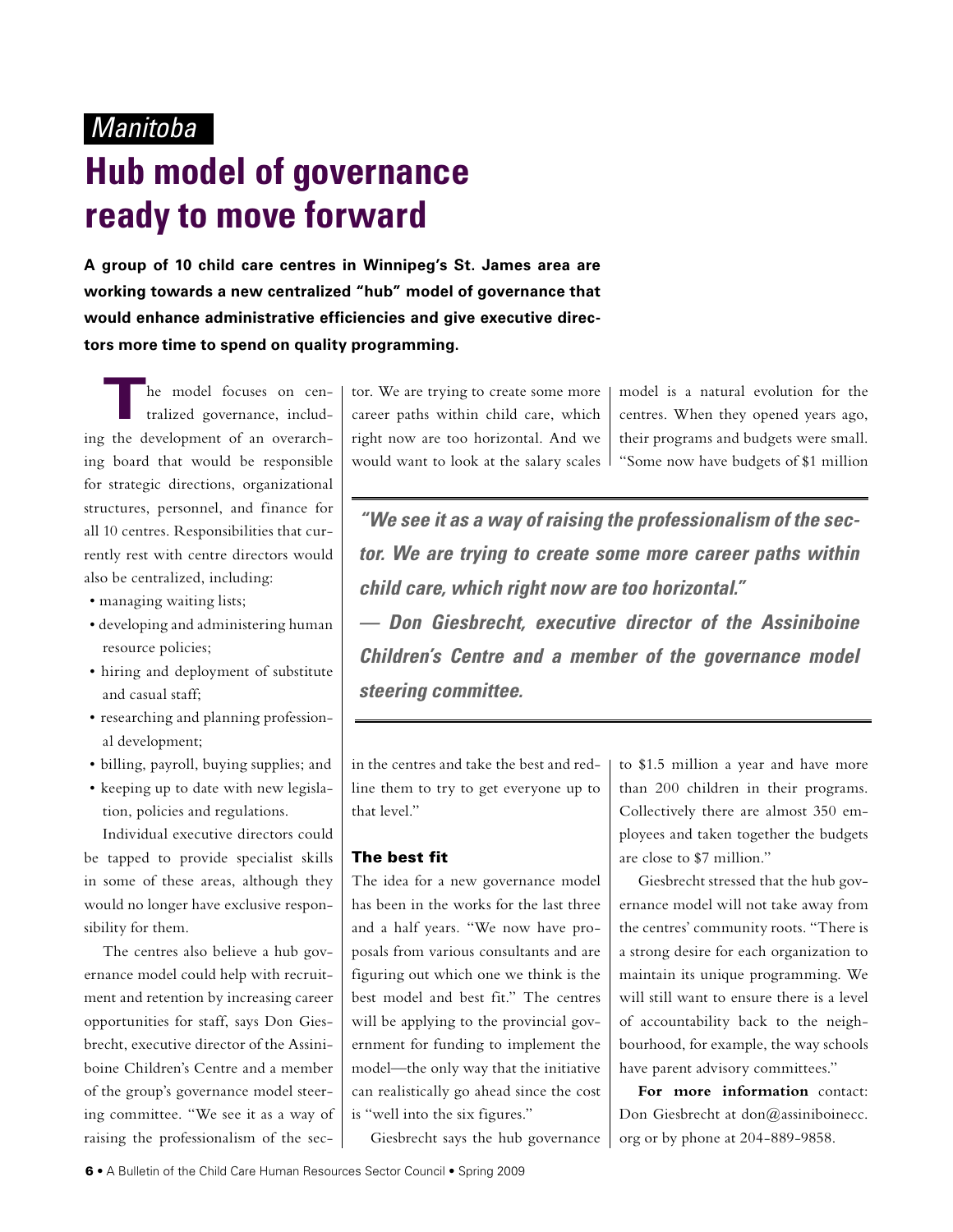## **The Agreement on Internal Trade and ECE**

**The Agreement on Internal Trade was signed in 1994 with the goal of reducing barriers to the movement of labour, goods, services, and investment between provinces and territories. The labour mobility clause of the agreement focuses on ensuring that when workers in a regulated profession or trade move from one jurisdiction to another, they can continue to work in their occupation without having to undergo extensive reassessment, retraining or retesting.**

**Initially, compliance with the labour mobility clause was voluntary. However, in 2006, an official deadline of April 1, 2009 was set for adherence. This is particularly relevant to the early childhood sector as it directly affects seven provinces and one territory that license, certify, or register ECEs: Alberta, British Columbia, Manitoba, Newfoundland and Labrador, Ontario, Prince Edward Island, Saskatchewan and Yukon. As a result, government officials involved in ECEC in those regions are currently working together to meet the requirements of the agreement (which may lead to revised regulatory practices in some jurisdictions).**

**CCHRSC's** *Pathways to ECEC Credentialing Project***, which focuses on documenting the credential assessment processes that currently exist in each province and territory, will also examine the impact of the AIT as it relates to the project. Project results will be available in Fall 2009.**

**For more information on the Agreement on Internal Trade: www. ic.gc.ca/eic/site/ait-aci.nsf/eng/Home.**

### **3rd Annual ECE Affinity Group Forum**

**Mark your calendars for the ECE Affinity Group Forum, to be hosted by Grant MacEwan College in Edmonton! The dates have been set for November 19- 21, 2009.**

**The ECE Affinity Group is a joint initiative of the Association of Canadian Community Colleges (ACCC) and the CCHRSC. The group brings together members of the ECE post-secondary training community to share ideas, best practices, and current trends and issues.**

**For more details on the forum, visit the CCHRSC web site, www.ccsc-cssge.ca, in May.**

**To join the ECE Affinity Group please go to the ACCC web site: www.accc.ca/networking.**

## **Inuit children face challenges, but also thrive**

**I**nuit have the youngest population in Canada, with 35% under the age of 15 years, says Mishael Gordon, the early childhood development (ECD) coordinator for the Inuit Tapiriit Kanatami (ITK). The organization has a stated mandate to promote the well-being of Inuit children and ensure that "Inuit early childhood development encompasses Inuit language, Inuit culture and ways."

ITK has identified many challenges which limit Inuit children's access to and participation in licensed child care services, including:

- very long waiting lists;
- lack of qualified staff;
- inadequate facilities;
- inequitable services due to jurisdictional differences; and
- limited family resources which lead to lack of community involvement.

Despite these and other challenges, the children are thriving, says Gordon, noting that Inuit have the highest percentage of use of their language of origin, close ties to culture and tradition, and a strong community connection. To learn more about early childhood in Inuit communities visit: **www.itk.ca**.

**Inuit Tapiriit Kanatami, formerly Inuit Tapirisat of Canada, is the national voice of Canada's Inuit. Founded in 1971, the organization represents and promotes the interests of Inuit. In its history, ITK has been effective and successful at advancing Inuit interests by forging constructive and co-operative relationships with different levels of government in Canada, notably in the area of comprehensive land claim settlements, and representing Inuit during the constitutional talks of the 1980s.**

**Inuit Tapiriit Kanatami (ITK) represents about 50,000 Inuit in 55 communities across Canada.**